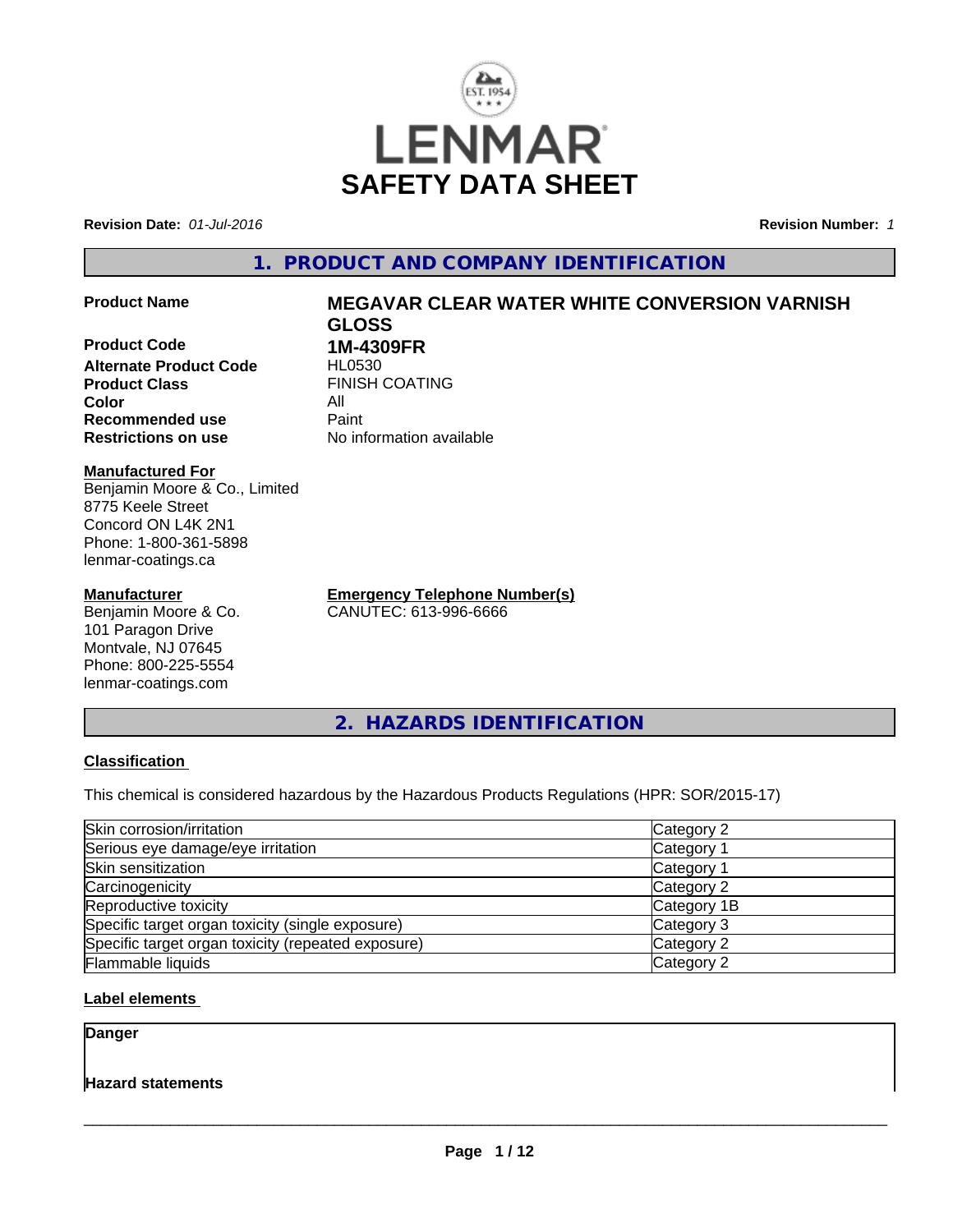Causes skin irritation Causes serious eye damage May cause an allergic skin reaction Suspected of causing cancer May damage fertility or the unborn child May cause drowsiness or dizziness May cause damage to organs through prolonged or repeated exposure Highly flammable liquid and vapor



**Appearance** liquid **Odor** solvent

# **Precautionary Statements - Prevention**

Obtain special instructions before use Do not handle until all safety precautions have been read and understood Use personal protective equipment as required Wash face, hands and any exposed skin thoroughly after handling Contaminated work clothing should not be allowed out of the workplace Wear protective gloves Do not breathe dust/fume/mist/vapors/spray Use only outdoors or in a well-ventilated area Keep away from heat/sparks/open flames/hot surfaces, no smoking Keep container tightly closed Ground/bond container and receiving equipment Use explosion-proof electrical/ventilating/lighting/equipment Use only non-sparking tools Take precautionary measures against static discharge Keep cool

# **Precautionary Statements - Response**

If exposed or concerned get medical attention

**Eyes**

If in eyes rinse cautiously with water for several minutes. Remove contact lenses, if present and easy to do. Continue rinsing

\_\_\_\_\_\_\_\_\_\_\_\_\_\_\_\_\_\_\_\_\_\_\_\_\_\_\_\_\_\_\_\_\_\_\_\_\_\_\_\_\_\_\_\_\_\_\_\_\_\_\_\_\_\_\_\_\_\_\_\_\_\_\_\_\_\_\_\_\_\_\_\_\_\_\_\_\_\_\_\_\_\_\_\_\_\_\_\_\_\_\_\_\_

Immediately call a POISON CENTER or physician

**Skin**

If skin irritation or rash occurs get medical attention

If on skin (or hair) take off immediately all contaminated clothing. Rinse skin with water

Wash contaminated clothing before reuse

### **Inhalation**

If inhaled remove victim to fresh air and keep at rest in a position comfortable for breathing

#### **Fire**

In case of fire use CO2, dry chemical, or foam for extinction

# **Precautionary Statements - Storage**

Store locked up Store in a well-ventilated place. Keep container tightly closed

# **Precautionary Statements - Disposal**

Dispose of contents/container to an approved waste disposal plant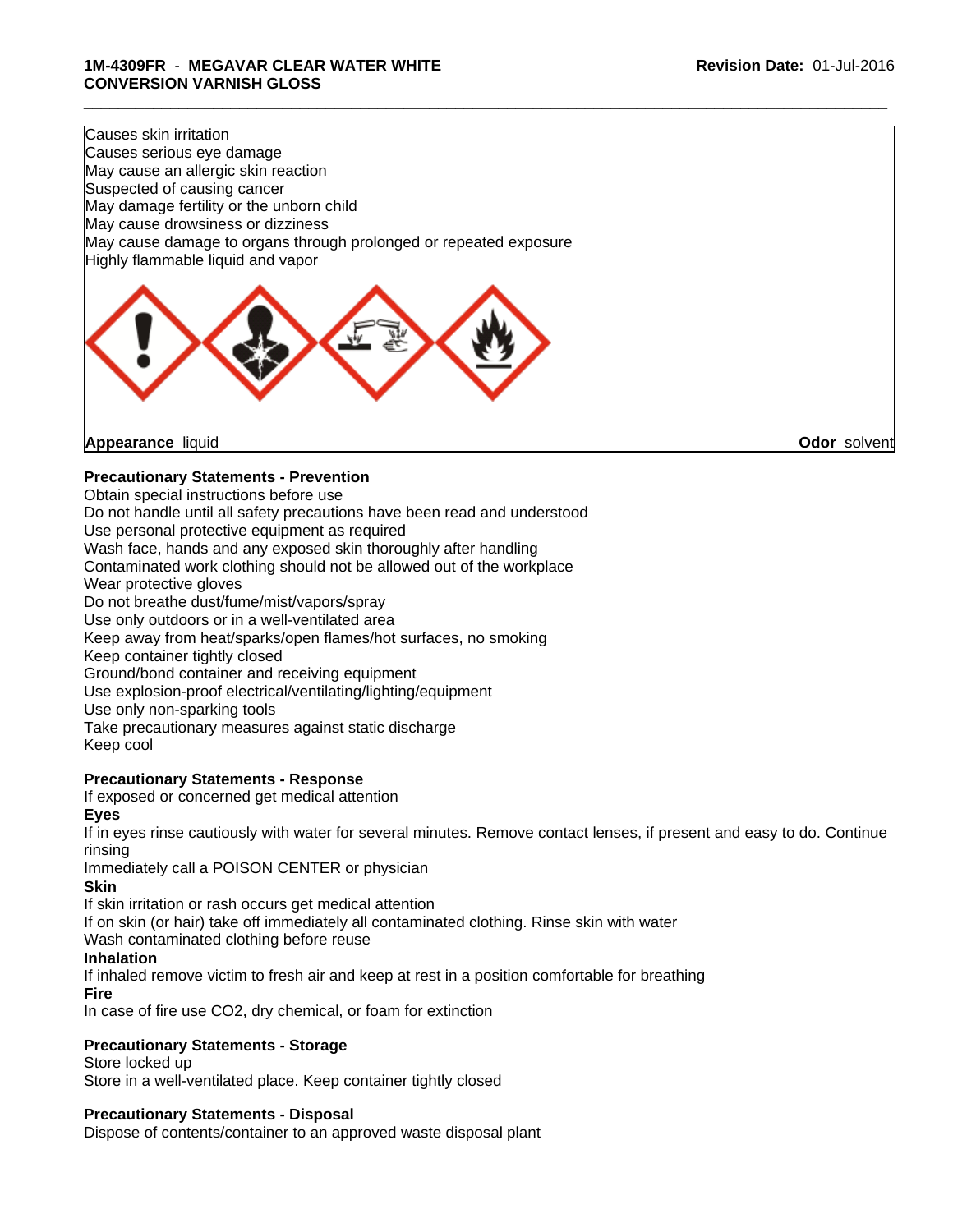#### **Other information**

No information available

# **Other hazards**

**IMPORTANT:** Designed to be mixed with other components. Mixture will have hazards of all components. Before opening packages, read all warning labels. Follow all precautions.

# **3. COMPOSITION INFORMATION ON COMPONENTS**

\_\_\_\_\_\_\_\_\_\_\_\_\_\_\_\_\_\_\_\_\_\_\_\_\_\_\_\_\_\_\_\_\_\_\_\_\_\_\_\_\_\_\_\_\_\_\_\_\_\_\_\_\_\_\_\_\_\_\_\_\_\_\_\_\_\_\_\_\_\_\_\_\_\_\_\_\_\_\_\_\_\_\_\_\_\_\_\_\_\_\_\_\_

| <b>Chemical Name</b>                      | <b>CAS-No</b> | Weight % (max) |
|-------------------------------------------|---------------|----------------|
| n-Butyl acetate                           | 123-86-4      | $10 - 30%$     |
| Isobutyl alcohol                          | 78-83-1       | 7 - 13%        |
| Ethanol                                   | 64-17-5       | $5 - 10\%$     |
| Propylene glycol monomethyl ether acetate | 108-65-6      | $5 - 10%$      |
| Acetone                                   | 67-64-1       | $3 - 7%$       |
| VM&P naphtha                              | 64742-89-8    | 1 - 5%         |
| Toluene                                   | 108-88-3      | $1 - 5%$       |
| Isopropyl alcohol                         | 67-63-0       | $1 - 5%$       |
| Methyl ethyl ketoxime                     | 96-29-7       | $0.1 - 0.25%$  |
| Octane                                    | 111-65-9      | $0.1 - 0.25%$  |
| Heptane                                   | 142-82-5      | $0.1 - 0.25%$  |
| 2-Methoxy-1-propanol acetate              | 70657-70-4    | $0.1 - 0.25%$  |

|                                        | 4. FIRST AID MEASURES                                                                                                                                                                                                            |
|----------------------------------------|----------------------------------------------------------------------------------------------------------------------------------------------------------------------------------------------------------------------------------|
| <b>General Advice</b>                  | If symptoms persist, call a physician. Show this safety data<br>sheet to the doctor in attendance.                                                                                                                               |
| <b>Eye Contact</b>                     | Immediate medical attention is required. Immediately flush<br>with plenty of water. After initial flushing, remove any<br>contact lenses and continue flushing for at least 15<br>minutes.                                       |
| <b>Skin Contact</b>                    | Wash off immediately with soap and plenty of water<br>removing all contaminated clothes and shoes. If skin<br>irritation persists, call a physician. Wash clothing before<br>reuse. Destroy contaminated articles such as shoes. |
| <b>Inhalation</b>                      | Move to fresh air. If symptoms persist, call a physician.<br>If not breathing, give artificial respiration. Call a physician<br>immediately.                                                                                     |
| Ingestion                              | Clean mouth with water and afterwards drink plenty of<br>water. Do not induce vomiting without medical advice.<br>Never give anything by mouth to an unconscious person.<br>Consult a physician.                                 |
| <b>Protection Of First-Aiders</b>      | Use personal protective equipment.                                                                                                                                                                                               |
| <b>Most Important Symptoms/Effects</b> | May cause allergic skin reaction.                                                                                                                                                                                                |
| <b>Notes To Physician</b>              | Treat symptomatically.                                                                                                                                                                                                           |

**5. FIRE-FIGHTING MEASURES**

**Flammable Properties** Vapors may travel considerable distance to a source of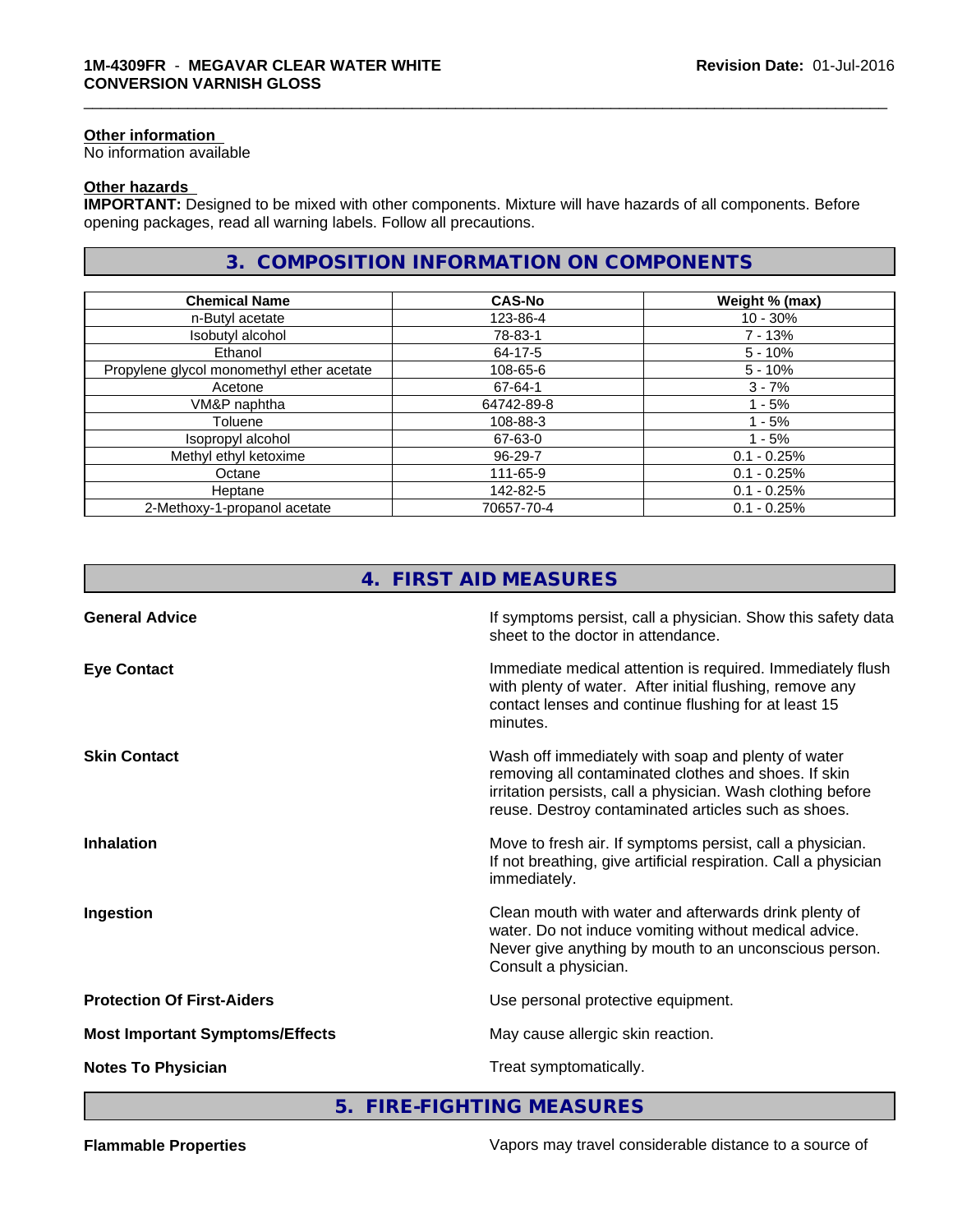|                                                                                              |                 |                                | ignition and flash back. Vapors may cause flash fire.                                                                                                                                                                                                                               |  |  |
|----------------------------------------------------------------------------------------------|-----------------|--------------------------------|-------------------------------------------------------------------------------------------------------------------------------------------------------------------------------------------------------------------------------------------------------------------------------------|--|--|
| <b>Suitable Extinguishing Media</b>                                                          |                 | surrounding environment.       | Foam, dry powder or water. Use extinguishing measures<br>that are appropriate to local circumstances and the                                                                                                                                                                        |  |  |
| <b>Protective Equipment And Precautions For</b><br><b>Firefighters</b>                       |                 | and full protective gear.      | As in any fire, wear self-contained breathing apparatus<br>pressure-demand, MSHA/NIOSH (approved or equivalent)                                                                                                                                                                     |  |  |
| <b>Hazardous Combustion Products</b>                                                         |                 |                                | Burning may result in carbon dioxide, carbon monoxide<br>and other combustion products of varying composition<br>which may be toxic and/or irritating.                                                                                                                              |  |  |
| <b>Specific Hazards Arising From The Chemical</b>                                            |                 | vapors.                        | Flammable. Flash back possible over considerable<br>distance. Keep product and empty container away from<br>heat and sources of ignition. Closed containers may<br>rupture if exposed to fire or extreme heat. Thermal<br>decomposition can lead to release of irritating gases and |  |  |
| <b>Sensitivity To Mechanical Impact</b>                                                      |                 | No                             |                                                                                                                                                                                                                                                                                     |  |  |
| <b>Sensitivity To Static Discharge</b>                                                       |                 | Yes                            |                                                                                                                                                                                                                                                                                     |  |  |
| <b>Flash Point Data</b><br>Flash Point (°F)<br>Flash Point (°C)<br><b>Flash Point Method</b> |                 | 39<br>4<br><b>PMCC</b>         |                                                                                                                                                                                                                                                                                     |  |  |
| <b>Flammability Limits In Air</b>                                                            |                 |                                |                                                                                                                                                                                                                                                                                     |  |  |
| <b>Lower Explosion Limit</b><br><b>Upper Explosion Limit</b>                                 |                 | Not available<br>Not available |                                                                                                                                                                                                                                                                                     |  |  |
| Health: 2<br><b>NFPA</b>                                                                     | Flammability: 3 | <b>Instability: 1</b>          | <b>Special: Not Applicable</b>                                                                                                                                                                                                                                                      |  |  |
| <b>NFPA Legend</b><br>0 - Not Hazardous<br>1 - Slightly                                      |                 |                                |                                                                                                                                                                                                                                                                                     |  |  |

\_\_\_\_\_\_\_\_\_\_\_\_\_\_\_\_\_\_\_\_\_\_\_\_\_\_\_\_\_\_\_\_\_\_\_\_\_\_\_\_\_\_\_\_\_\_\_\_\_\_\_\_\_\_\_\_\_\_\_\_\_\_\_\_\_\_\_\_\_\_\_\_\_\_\_\_\_\_\_\_\_\_\_\_\_\_\_\_\_\_\_\_\_

- 2 Moderate
- 3 High
- 4 Severe

*The ratings assigned are only suggested ratings, the contractor/employer has ultimate responsibilities for NFPA ratings where this system is used.*

*Additional information regarding the NFPA rating system is available from the National Fire Protection Agency (NFPA) at www.nfpa.org.*

**6. ACCIDENTAL RELEASE MEASURES**

**Personal Precautions Remove all sources of ignition. Take precautions to** Remove all sources of ignition. Take precautions to prevent flashback. Ground and bond all containers and handling equipment. Take precautionary measures against static discharges. Ensure adequate ventilation. Avoid contact with skin, eyes and clothing. Use personal protective equipment.

**Other Information Determined Information Prevent further leakage or spillage if safe to do so. Do not** allow material to contaminate ground water system.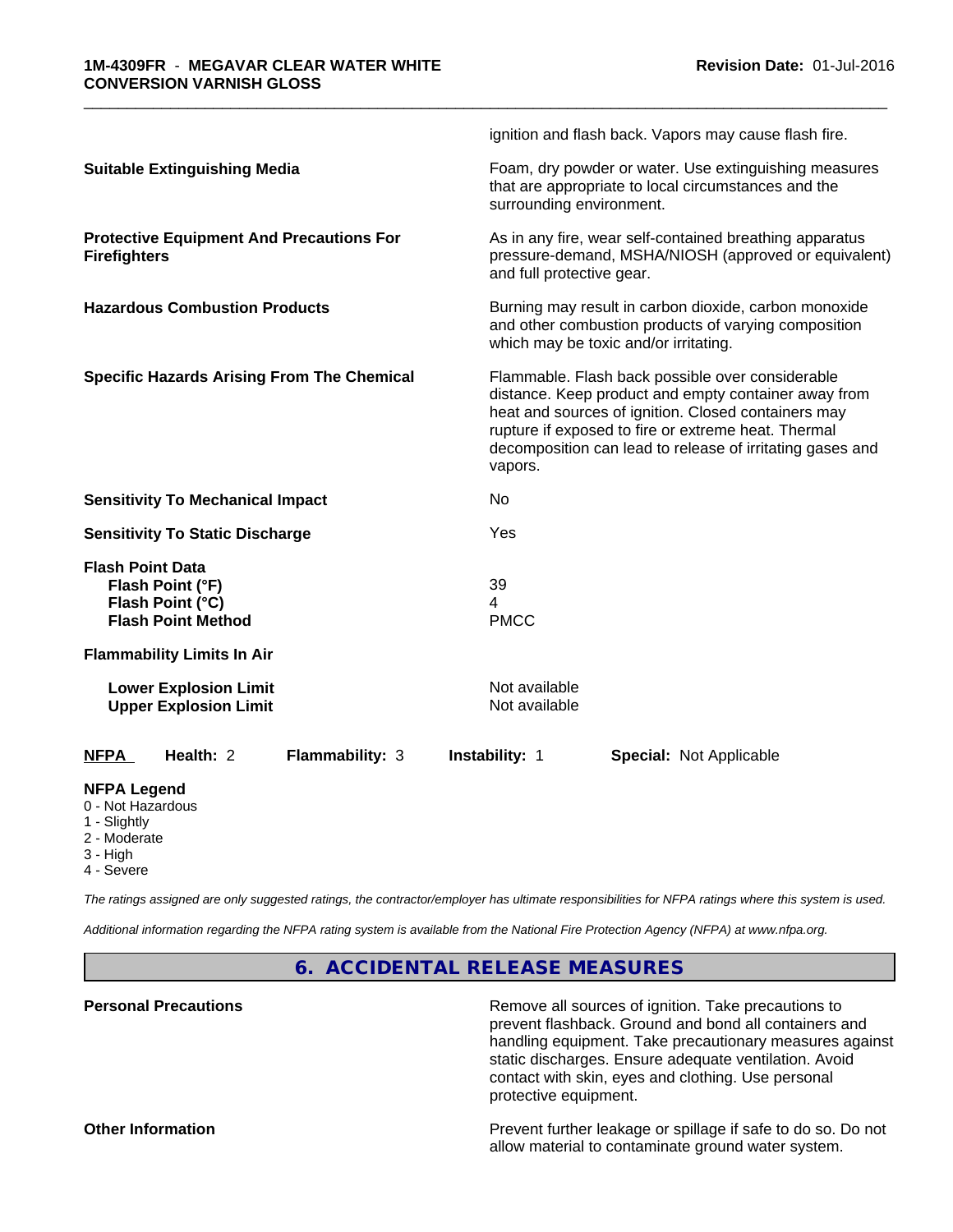Prevent product from entering drains. Do not flush into surface water or sanitary sewer system. Local authorities should be advised if significant spillages cannot be contained.

**Environmental Precautions** See Section 12 for additional Ecological Information.

\_\_\_\_\_\_\_\_\_\_\_\_\_\_\_\_\_\_\_\_\_\_\_\_\_\_\_\_\_\_\_\_\_\_\_\_\_\_\_\_\_\_\_\_\_\_\_\_\_\_\_\_\_\_\_\_\_\_\_\_\_\_\_\_\_\_\_\_\_\_\_\_\_\_\_\_\_\_\_\_\_\_\_\_\_\_\_\_\_\_\_\_\_

**Methods For Clean-Up Dam up. Soak up with inert absorbent material. Use a** non-sparking or explosion proof means to transfer material to a sealed, appropriate container for disposal. Clean contaminated surface thoroughly.

# **7. HANDLING AND STORAGE**

| <b>Handling</b>               | Avoid contact with skin, eyes and clothing. Wear personal<br>protective equipment. Do not breathe vapors or spray mist.<br>Use only in ventilated areas. Prevent vapor build-up by<br>providing adequate ventilation during and after use.                                                                                                                                                                                                           |
|-------------------------------|------------------------------------------------------------------------------------------------------------------------------------------------------------------------------------------------------------------------------------------------------------------------------------------------------------------------------------------------------------------------------------------------------------------------------------------------------|
|                               | Take precautionary measures against static discharges.<br>To avoid ignition of vapors by static electricity discharge,<br>all metal parts of the equipment must be grounded. Keep<br>away from heat, sparks and flame. Do not smoke.<br>Extinguish all flames and pilot lights, and turn off stoves,<br>heaters, electric motors and other sources of ignition<br>during use and until all vapors are gone. Ignition and/or<br>flash back may occur. |
| <b>Storage</b>                | Keep containers tightly closed in a dry, cool and<br>well-ventilated place. Keep away from heat. Keep away<br>from open flames, hot surfaces and sources of ignition.<br>Keep in properly labeled containers. Keep out of the reach<br>of children.                                                                                                                                                                                                  |
| <b>Incompatible Materials</b> | Incompatible with strong acids and bases and strong<br>oxidizing agents.                                                                                                                                                                                                                                                                                                                                                                             |

# **8. EXPOSURE CONTROLS / PERSONAL PROTECTION**

#### **Exposure Limits**

*No exposure limits have been established for this product.*

| <b>Chemical Name</b>        | <b>ACGIH</b>    | <b>Alberta</b>                | <b>British Columbia</b> | <b>Ontario</b>             | Quebec                          |
|-----------------------------|-----------------|-------------------------------|-------------------------|----------------------------|---------------------------------|
| n-Butyl acetate             | 150 ppm - TWA   | 150 ppm - TWA                 | 20 ppm - TWA            | 150 ppm - TWA              | 150 ppm - TWAEV                 |
|                             | 200 ppm - STEL  | $713$ mg/m <sup>3</sup> - TWA |                         | 200 ppm - STEL             | $713$ mg/m <sup>3</sup> - TWAEV |
|                             |                 | 200 ppm - STEL                |                         |                            | 200 ppm - STEV                  |
|                             |                 | 950 mg/m <sup>3</sup> - STEL  |                         |                            | 950 mg/m $3 -$ STEV             |
| Isobutyl alcohol            | 50 ppm - TWA    | 50 ppm - TWA                  | 50 ppm - TWA            | 50 ppm - TWA               | 50 ppm - TWAEV                  |
|                             |                 | 152 mg/m <sup>3</sup> - TWA   |                         |                            | 152 mg/m <sup>3</sup> - TWAEV   |
| Ethanol                     | 1000 ppm - STEL | 1000 ppm - TWA                | 1000 ppm - STEL         | 1000 ppm - STEL            | 1000 ppm - TWAEV                |
|                             |                 | 1880 mg/m <sup>3</sup> - TWA  |                         |                            | 1880 mg/m <sup>3</sup> - TWAEV  |
| Propylene glycol monomethyl | N/E             | N/E                           | 50 ppm - TWA            | 50 ppm - TWA               | N/E                             |
| ether acetate               |                 |                               | 75 ppm - STEL           | $270 \text{ mg/m}^3$ - TWA |                                 |
| Acetone                     | 250 ppm - TWA   | 500 ppm - TWA                 | 250 ppm - TWA           | 500 ppm - TWA              | 500 ppm - TWAEV                 |
|                             | 500 ppm - STEL  | 1200 mg/m $3$ - TWA           | 500 ppm - STEL          | 750 ppm - STEL             | 1190 mg/m <sup>3</sup> - TWAEV  |
|                             |                 | 750 ppm - STEL                |                         |                            | 1000 ppm - STEV                 |
|                             |                 | 1800 mg/m $3 -$ STEL          |                         |                            | 2380 mg/m <sup>3</sup> - STEV   |
| Toluene                     | 20 ppm - TWA    | 50 ppm - TWA                  | 20 ppm - TWA            | 20 ppm - TWA               | 50 ppm - TWAEV                  |
|                             |                 | 188 mg/m $3$ - TWA            | Adverse reproductive    |                            | 188 mg/m <sup>3</sup> - TWAEV   |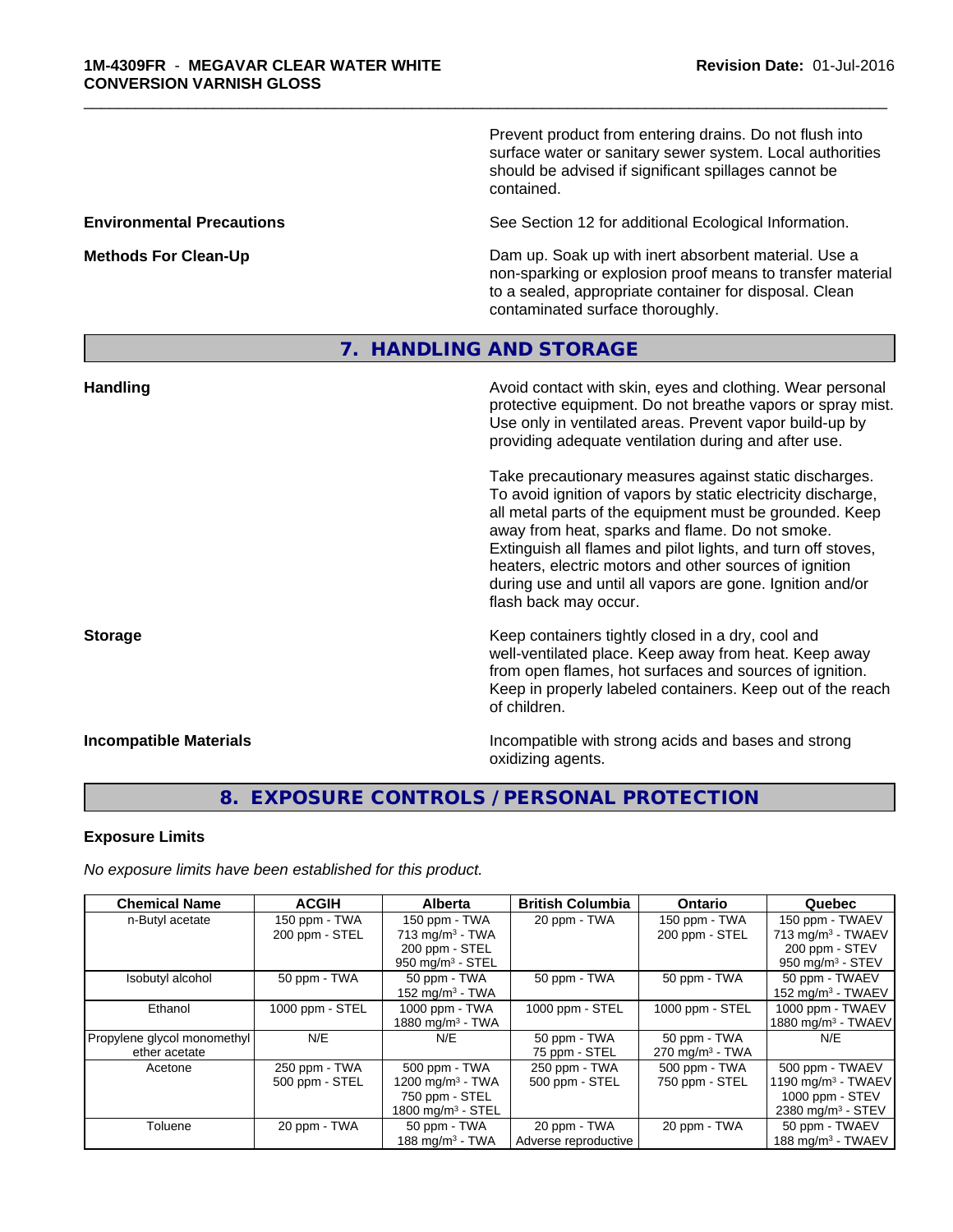### **1M-4309FR** - **MEGAVAR CLEAR WATER WHITE CONVERSION VARNISH GLOSS**

|                              |                | Substance may be<br>readily absorbed | effect         |                | Skin absorption can<br>contribute to overall |
|------------------------------|----------------|--------------------------------------|----------------|----------------|----------------------------------------------|
|                              |                | through intact skin                  |                |                | exposure.                                    |
| Isopropyl alcohol            | 200 ppm - TWA  | 200 ppm - TWA                        | 200 ppm - TWA  | 200 ppm - TWA  | 400 ppm - TWAEV                              |
|                              | 400 ppm - STEL | 492 mg/m $3$ - TWA                   | 400 ppm - STEL | 400 ppm - STEL | 985 mg/m <sup>3</sup> - TWAEV                |
|                              |                | 400 ppm - STEL                       |                |                | 500 ppm - STEV                               |
|                              |                | 984 mg/m <sup>3</sup> - STEL         |                |                | 1230 mg/m <sup>3</sup> - STEV                |
| Octane                       | 300 ppm - TWA  | 300 ppm - TWA                        | 300 ppm - TWA  | 300 ppm - TWA  | 300 ppm - TWAEV                              |
|                              |                | 1400 mg/m <sup>3</sup> - TWA         |                |                | 1400 mg/m <sup>3</sup> - TWAEV               |
|                              |                |                                      |                |                | 375 ppm - STEV                               |
|                              |                |                                      |                |                | 1750 mg/m $3 -$ STEV                         |
| Heptane                      | 400 ppm - TWA  | 400 ppm - TWA                        | 400 ppm - TWA  | 400 ppm - TWA  | 400 ppm - TWAEV                              |
|                              | 500 ppm - STEL | 1640 mg/m <sup>3</sup> - TWA         | 500 ppm - STEL | 500 ppm - STEL | 1640 mg/m <sup>3</sup> - TWAEV               |
|                              |                | 500 ppm - STEL                       |                |                | 500 ppm - STEV                               |
|                              |                | 2050 mg/m <sup>3</sup> - STEL        |                |                | 2050 mg/m <sup>3</sup> - STEV                |
| 2-Methoxy-1-propanol acetate | N/E            | N/E                                  | 20 ppm - TWA   | N/E            | N/E                                          |
|                              |                |                                      | 40 ppm - STEL  |                |                                              |

\_\_\_\_\_\_\_\_\_\_\_\_\_\_\_\_\_\_\_\_\_\_\_\_\_\_\_\_\_\_\_\_\_\_\_\_\_\_\_\_\_\_\_\_\_\_\_\_\_\_\_\_\_\_\_\_\_\_\_\_\_\_\_\_\_\_\_\_\_\_\_\_\_\_\_\_\_\_\_\_\_\_\_\_\_\_\_\_\_\_\_\_\_

#### **Legend**

ACGIH - American Conference of Governmental Industrial Hygienists Alberta - Alberta Occupational Exposure Limits

British Columbia - British Columbia Occupational Exposure Limits

Ontario - Ontario Occupational Exposure Limits

Quebec - Quebec Occupational Exposure Limits

N/E - Not established

#### **Personal Protective Equipment**

**Engineering Measures Ensure** Ensure adequate ventilation, especially in confined areas.

**Eye/Face Protection** Safety glasses with side-shields.

**Skin Protection Protection Protective gloves and impervious clothing. Respiratory Protection Number 1** (Use only with adequate ventilation. In operations where exposure limits are exceeded, use a NIOSH approved respirator that has been selected by a technically qualified person for the specific work conditions. When spraying the product or applying in confined areas, wear a NIOSH approved respirator specified for paint spray or organic vapors.

**Hygiene Measures Avoid contact with skin, eyes and clothing. Remove and Avoid contact with skin, eyes and clothing. Remove and Avoid contact with skin, eyes and clothing. Remove and** wash contaminated clothing before re-use. Wash thoroughly after handling.

# **9. PHYSICAL AND CHEMICAL PROPERTIES**

**Appearance** liquid **Odor** solvent **Odor Threshold No information available** No information available **Density (lbs/gal)** 7.7 - 7.9 **Specific Gravity** 0.92 - 0.95 **pH** No information available **Viscosity (cps)** No information available **Solubility** No information available **Water Solubility Water Solubility No information available Evaporation Rate No information available No information available Vapor Pressure** No information available in the North American Monte No. 1976. **Vapor Density No information available No** information available **Wt.** % Solids 30 - 40 **Vol. % Solids** 25 - 35 **Wt. % Volatiles** 60 - 70 **Vol. % Volatiles** 65 - 75 **VOC Regulatory Limit (g/L)** < 680 **Boiling Point (°F)** 132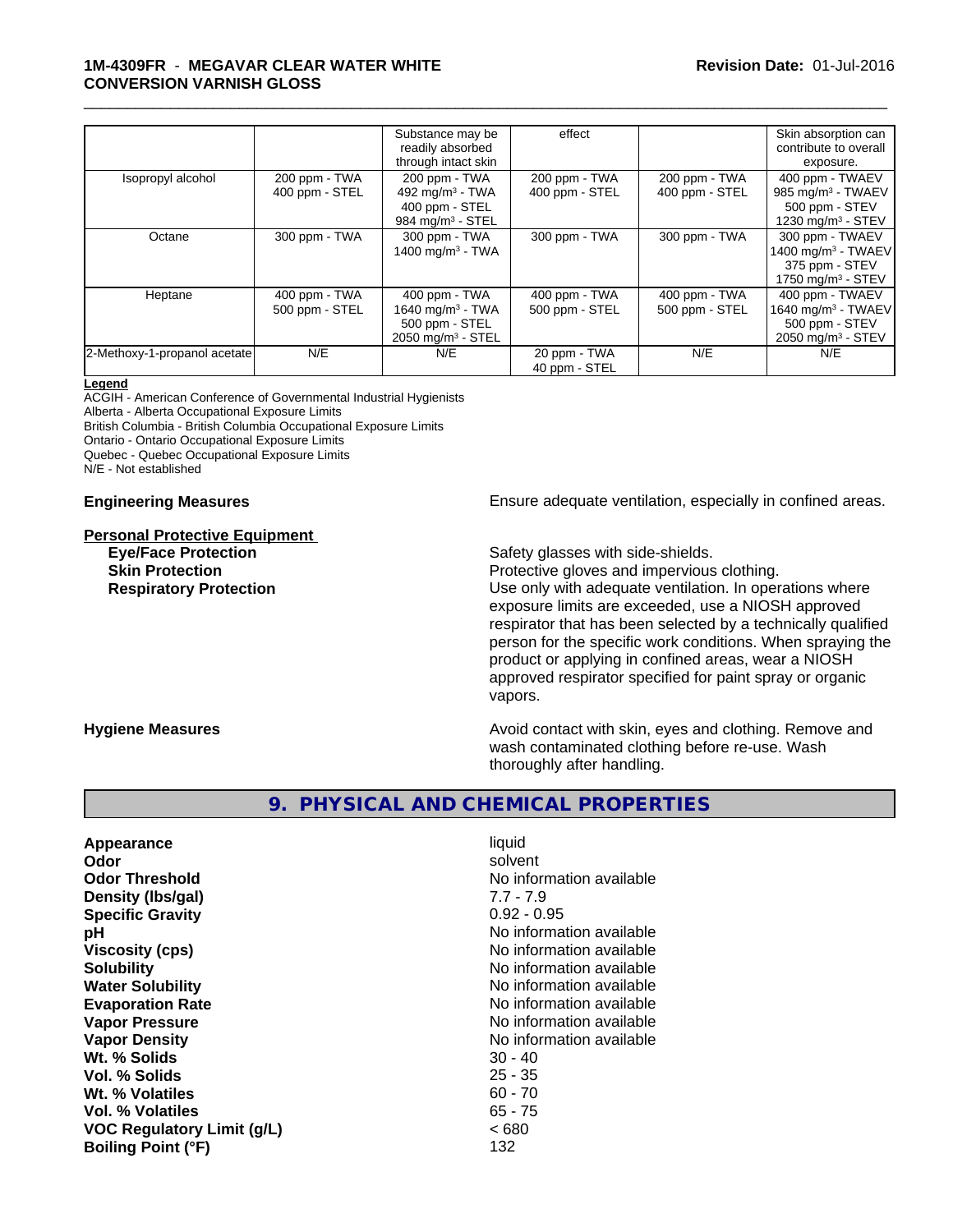#### **1M-4309FR** - **MEGAVAR CLEAR WATER WHITE CONVERSION VARNISH GLOSS**

**Boiling Point (°C)** 56<br> **Freezing Point (°F)** 56 **Freezing Point (°C)** No information available **Flash Point (°F)** 39 **Flash Point (°C)** 4 **Flash Point Method Flammability (solid, gas)** Not applicable **Upper Explosion Limit**<br> **Lower Explosion Limit**<br> **Lower Explosion Limit Lower Explosion Limit Autoignition Temperature (°F)** No information available **Autoignition Temperature (°C)** No information available **Decomposition Temperature (°F)** No information available **Decomposition Temperature (°C)**<br> **Partition Coefficient (n-octanol/water)** No information available **Partition Coefficient (n-octanol/water)** 

**No information available** 

\_\_\_\_\_\_\_\_\_\_\_\_\_\_\_\_\_\_\_\_\_\_\_\_\_\_\_\_\_\_\_\_\_\_\_\_\_\_\_\_\_\_\_\_\_\_\_\_\_\_\_\_\_\_\_\_\_\_\_\_\_\_\_\_\_\_\_\_\_\_\_\_\_\_\_\_\_\_\_\_\_\_\_\_\_\_\_\_\_\_\_\_\_

**10. STABILITY AND REACTIVITY**

| <b>Reactivity</b>                         | Not Applicable                                                                                                            |
|-------------------------------------------|---------------------------------------------------------------------------------------------------------------------------|
| <b>Chemical Stability</b>                 | Stable under normal conditions. Hazardous polymerisation<br>does not occur.                                               |
| <b>Conditions To Avoid</b>                | Keep away from open flames, hot surfaces, static<br>electricity and sources of ignition. Sparks. Elevated<br>temperature. |
| <b>Incompatible Materials</b>             | Incompatible with strong acids and bases and strong<br>oxidizing agents.                                                  |
| <b>Hazardous Decomposition Products</b>   | Thermal decomposition can lead to release of irritating<br>gases and vapors.                                              |
| <b>Possibility Of Hazardous Reactions</b> | None under normal conditions of use.                                                                                      |

**11. TOXICOLOGICAL INFORMATION**

#### **Product Information Information on likely routes of exposure**

**Principal Routes of Exposure Exposure** Eye contact, skin contact and inhalation. **Acute Toxicity Product Information Repeated or prolonged exposure to organic solvents may** lead to permanent brain and nervous system damage. Intentional misuse by deliberately concentrating and inhaling vapors may be harmful or fatal. **Information on toxicological effects Symptoms** No information available **Delayed and immediate effects as well as chronic effects from short and long-term exposure**

**Eye contact** Severely irritating to eyes. May cause burns. Risk of serious damage to eyes. **Skin contact** May cause skin irritation and/or dermatitis. Prolonged skin contact may defat the skin and produce dermatitis.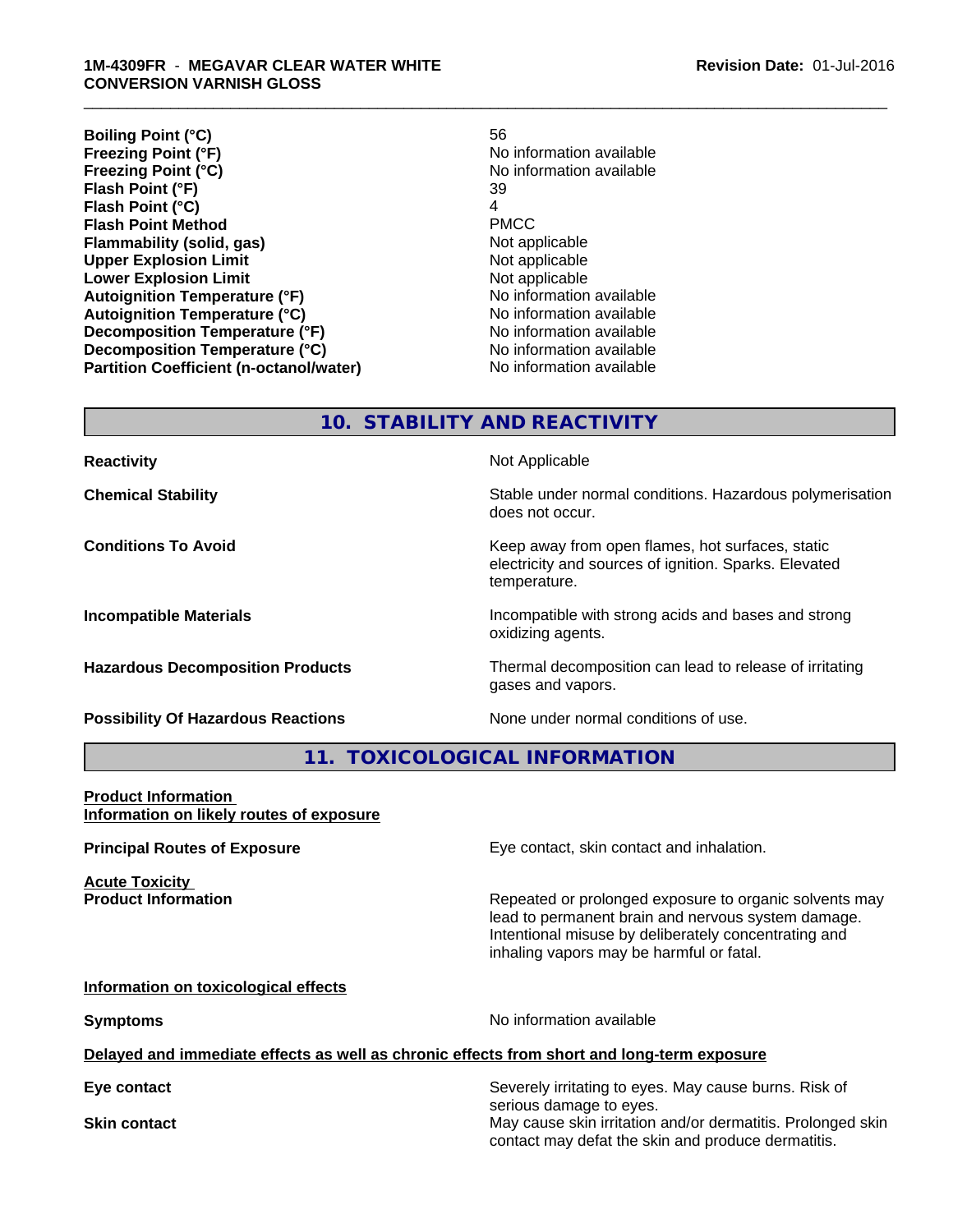| <b>Inhalation</b>               | Harmful by inhalation. High vapor / aerosol concentrations |
|---------------------------------|------------------------------------------------------------|
|                                 | are irritating to the eyes, nose, throat and lungs and may |
|                                 | cause headaches, dizziness, drowsiness,                    |
|                                 | unconsciousness, and other central nervous system          |
|                                 | effects.                                                   |
| Ingestion                       | Harmful if swallowed. Ingestion may cause irritation to    |
|                                 | mucous membranes. Small amounts of this product            |
|                                 | aspirated into the respiratory system during ingestion or  |
|                                 | vomiting may cause mild to severe pulmonary injury,        |
|                                 | possibly progressing to death.                             |
| Sensitization:                  | May cause an allergic skin reaction.                       |
| <b>Neurological Effects</b>     | No information available.                                  |
| <b>Mutagenic Effects</b>        | No information available.                                  |
| <b>Reproductive Effects</b>     | May damage fertility or the unborn child.                  |
| <b>Developmental Effects</b>    | No information available.                                  |
| <b>Target Organ Effects</b>     | No information available.                                  |
| <b>STOT - single exposure</b>   | May cause disorder and damage to the. Respiratory          |
|                                 | system. Central nervous system (CNS).                      |
| <b>STOT - repeated exposure</b> | Causes damage to organs through prolonged or repeated      |
|                                 | exposure if inhaled. May cause disorder and damage to      |
|                                 | the. Liver. Kidney. Spleen. Blood. Central nervous system  |
|                                 | $(CNS)$ .                                                  |
| Other adverse effects           | No information available.                                  |
| <b>Aspiration Hazard</b>        | May be harmful if swallowed and enters airways. Small      |
|                                 | amounts of this product aspirated into the respiratory     |
|                                 | system during ingestion or vomiting may cause mild to      |
|                                 | severe pulmonary injury, possibly progressing to death.    |

\_\_\_\_\_\_\_\_\_\_\_\_\_\_\_\_\_\_\_\_\_\_\_\_\_\_\_\_\_\_\_\_\_\_\_\_\_\_\_\_\_\_\_\_\_\_\_\_\_\_\_\_\_\_\_\_\_\_\_\_\_\_\_\_\_\_\_\_\_\_\_\_\_\_\_\_\_\_\_\_\_\_\_\_\_\_\_\_\_\_\_\_\_

### **Numerical measures of toxicity**

#### **The following values are calculated based on chapter 3.1 of the GHS document**

| ATEmix (oral)                 | 8999 mg/ka  |
|-------------------------------|-------------|
| ATEmix (dermal)               | 10689 mg/kg |
| ATEmix (inhalation-dust/mist) | 53.5 mg/L   |
| ATEmix (inhalation-vapor)     | 84 mg/L     |

#### **Component**

n-Butyl acetate LD50 Oral: 10768 mg/kg (Rat) LD50 Dermal: > 17600 mg/kg (Rabbit) LC50 Inhalation (Vapor): ppm (Rat, 4 hr.) Sensitization: non-sensitizing (guinea pig) Isobutyl alcohol LD50 Oral: 2460 mg/kg (Rat) LD50 Dermal: 3400 mg/kg (Rabbit) LC50 Inhalation (Vapor): 19200 mg/m<sup>3</sup> (Rat, 4 hr.) Ethanol LD50 Oral: mg/kg (Rat) LC50 Inhalation (Vapor): ppm (Rat, 10 hr.) Propylene glycol monomethyl ether acetate LD50 Oral: 8532 mg/kg (Rat) LD50 Dermal: > 5000 mg/kg (Rabbit) LC50 Inhalation (Vapor): > 4345 ppm Acetone LD50 Oral: 5800 mg/kg (Rat)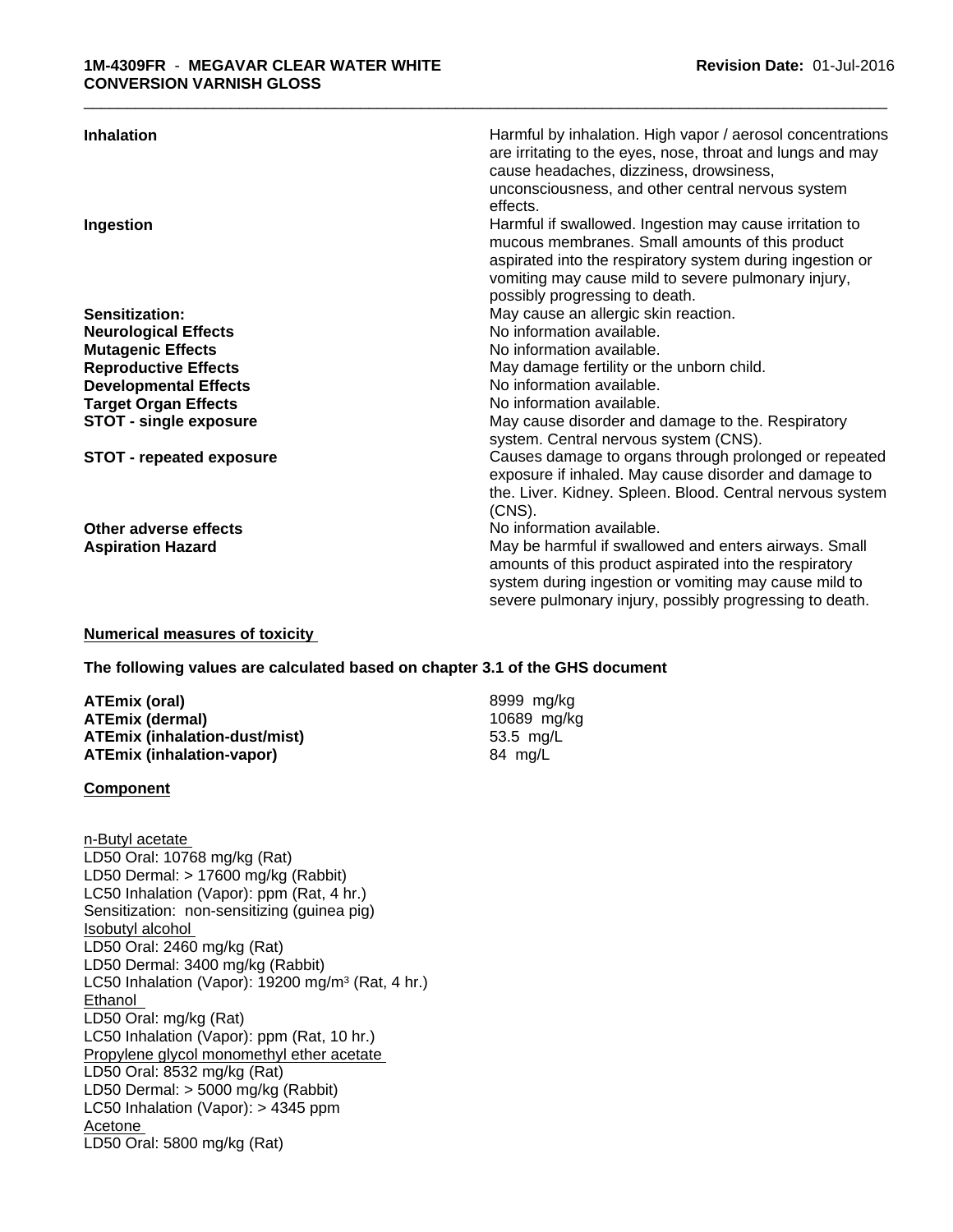#### **Toluene**

LD50 Oral: 636 mg/kg (Rat) LD50 Dermal: 14100 µL/kg (Rabbit) LC50 Inhalation (Vapor): 49000 mg/m<sup>3</sup> (Rat, 4 hr.) Isopropyl alcohol LD50 Oral: mg/kg (Rat) LD50 Dermal: mg/kg (Rabbit) LC50 Inhalation (Vapor): ppm (Rat) Methyl ethyl ketoxime LD50 Oral: 930 mg/kg (Rat) LD50 Dermal: 200 µL/kg (Rabbit) LC50 Inhalation (Vapor): > 4.8 mg/L (Rat) Heptane LC50 Inhalation (Vapor): 103000 mg/m<sup>3</sup> (Rat, 4 hr.) 2-Methoxy-1-propanol acetate LD50 Dermal: > 5000 mg/kg (Rabbit) LC50 Inhalation (Vapor): > 100 ppm (Rat)

### **Chronic Toxicity**

**Carcinogenicity** *Limited evidence of a carcinogenic effect.*

**12. ECOLOGICAL INFORMATION**

\_\_\_\_\_\_\_\_\_\_\_\_\_\_\_\_\_\_\_\_\_\_\_\_\_\_\_\_\_\_\_\_\_\_\_\_\_\_\_\_\_\_\_\_\_\_\_\_\_\_\_\_\_\_\_\_\_\_\_\_\_\_\_\_\_\_\_\_\_\_\_\_\_\_\_\_\_\_\_\_\_\_\_\_\_\_\_\_\_\_\_\_\_

## **Ecotoxicity Effects**

The environmental impact of this product has not been fully investigated.

#### **Product Information**

#### **Acute Toxicity to Fish** No information available

#### **Acute Toxicity to Aquatic Invertebrates**

No information available

**Acute Toxicity to Aquatic Plants**

No information available

#### **Persistence / Degradability**

No information available.

#### **Bioaccumulation / Accumulation**

No information available.

#### **Mobility in Environmental Media**

No information available.

#### **Ozone**

No information available

# **Component**

**Acute Toxicity to Fish**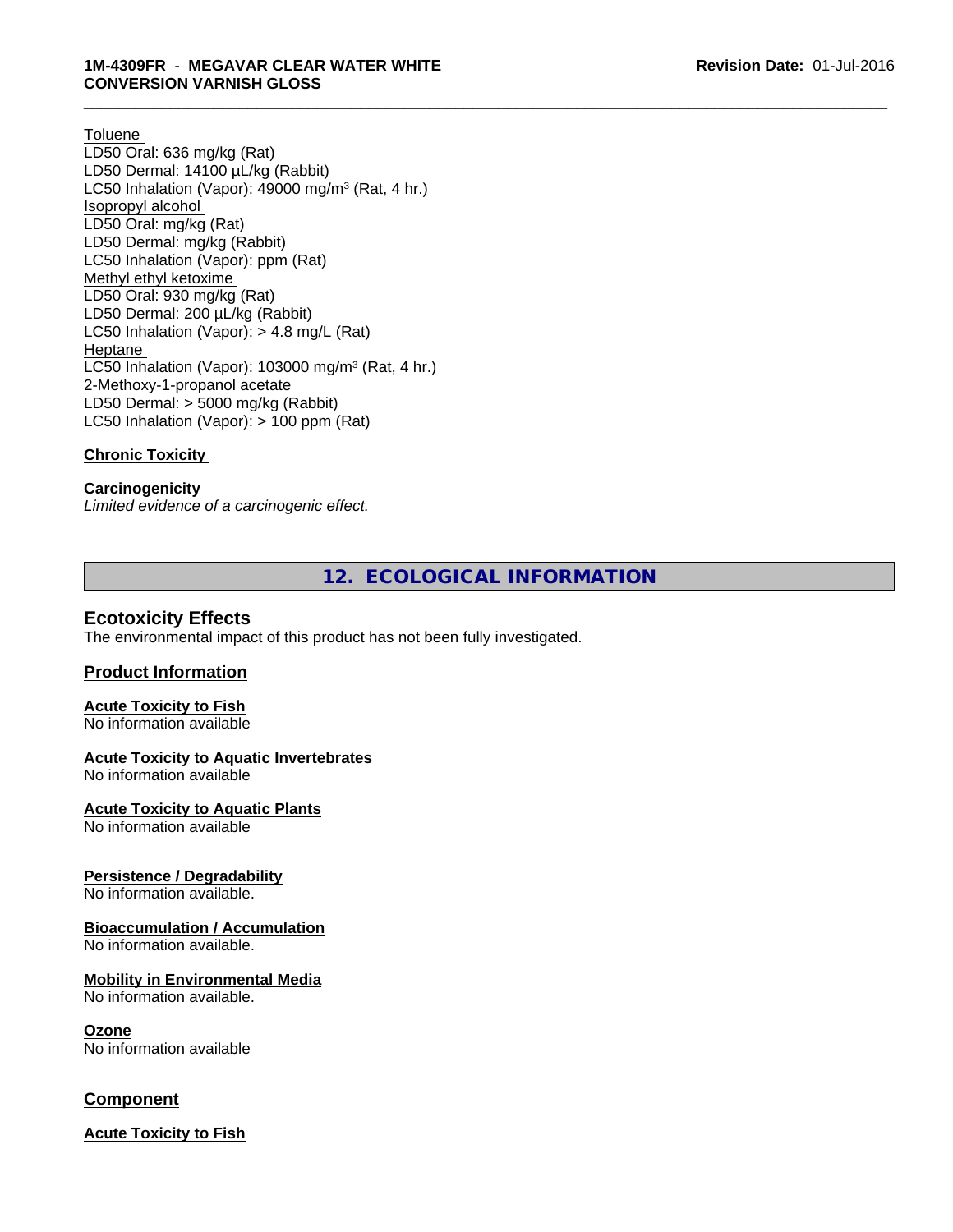n-Butyl acetate LC50: 18 mg/L (Fathead Minnow - 96 hr.) Acetone LC50: 8300 (Bluegill - 96 hr.) mg/L Methyl ethyl ketoxime LC50: 48 mg/L (Bluegill sunfish - 96 hr.)

#### **Acute Toxicity to Aquatic Invertebrates**

n-Butyl acetate EC50: 72.8 mg/L (Daphnia magna - 48 hr.) Acetone EC50: 12600 mg/L (Daphnia magna - 48 hr.) Methyl ethyl ketoxime EC50: 750 mg/L (Daphnia magna - 48 hr.)

#### **Acute Toxicity to Aquatic Plants**

n-Butyl acetate

EC50: 674.7 mg/L (Green algae (Scenedesmus subspicatus), 72 hrs.)

**13. DISPOSAL CONSIDERATIONS**

**Waste Disposal Method** Dispose of in accordance with federal, state, provincial, and local regulations. Local requirements may vary, consult your sanitation department or state-designated environmental protection agency for more disposal options.

**Empty Container Warning <b>Emptied** Containers may retain product residue. Follow label warnings even after container is emptied. Residual vapors may explode on ignition.

**14. TRANSPORT INFORMATION**

#### **TDG**

**Proper Shipping Name** Paint **Hazard Class** 3 **UN-No** UN1263 **Packing Group III Description** UN1263, Paint, 3, II

\_\_\_\_\_\_\_\_\_\_\_\_\_\_\_\_\_\_\_\_\_\_\_\_\_\_\_\_\_\_\_\_\_\_\_\_\_\_\_\_\_\_\_\_\_\_\_\_\_\_\_\_\_\_\_\_\_\_\_\_\_\_\_\_\_\_\_\_\_\_\_\_\_\_\_\_\_\_\_\_\_\_\_\_\_\_\_\_\_\_\_\_\_

**ICAO / IATA ICAO / IATA Contact the preparer for further information.** 

**IMDG / IMO IMO Contact the preparer for further information.** 

# **15. REGULATORY INFORMATION**

# **International Inventories**

**TSCA: United States** Yes - All components are listed or exempt. **DSL: Canada** Yes - All components are listed or exempt.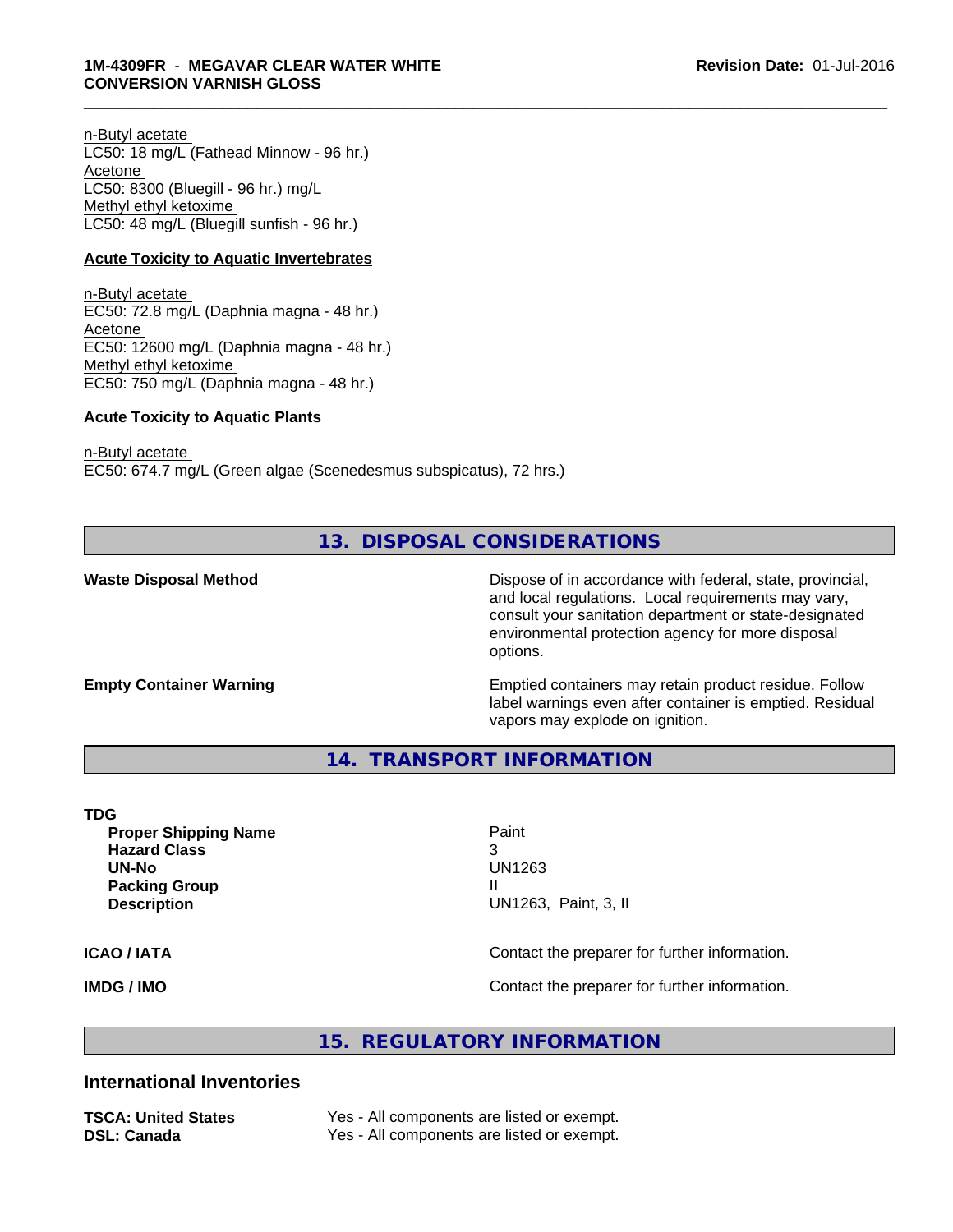# **National Pollutant Release Inventory (NPRI)**

#### **NPRI Parts 1- 4**

This product contains the following Parts 1-4 NPRI chemicals:

| <b>Chemical Name</b>              | <b>CAS-No</b> | Weight % (max) | <b>NPRI Parts 1-4</b> |  |
|-----------------------------------|---------------|----------------|-----------------------|--|
| n-Butyl acetate                   | 123-86-4      | $10 - 30%$     | Listed                |  |
| Isobutyl alcohol                  | 78-83-1       | 7 - 13%        | Listed                |  |
| Ethanol                           | 64-17-5       | $5 - 10%$      | Listed                |  |
| Propylene glycol monomethyl ether | 108-65-6      | $5 - 10%$      | Listed                |  |
| acetate                           |               |                |                       |  |
| Acetone                           | 67-64-1       | $3 - 7%$       | Listed                |  |
| Toluene                           | 108-88-3      | $1 - 5%$       | Listed                |  |
| Isopropyl alcohol                 | 67-63-0       | 1 - 5%         | Listed                |  |
| Octane                            | 111-65-9      | $0.1 - 0.25\%$ | Listed                |  |
| Heptane                           | 142-82-5      | $0.1 - 0.25\%$ | Listed                |  |
| 2-Methoxy-1-propanol acetate      | 70657-70-4    | $0.1 - 0.25%$  | Listed                |  |

\_\_\_\_\_\_\_\_\_\_\_\_\_\_\_\_\_\_\_\_\_\_\_\_\_\_\_\_\_\_\_\_\_\_\_\_\_\_\_\_\_\_\_\_\_\_\_\_\_\_\_\_\_\_\_\_\_\_\_\_\_\_\_\_\_\_\_\_\_\_\_\_\_\_\_\_\_\_\_\_\_\_\_\_\_\_\_\_\_\_\_\_\_

### **NPRI Part 5**

This product contains the following NPRI Part 5 Chemicals:

| <b>Chemical Name</b>              | <b>CAS-No</b> | Weight % (max) | <b>NPRI Part 5</b> |  |
|-----------------------------------|---------------|----------------|--------------------|--|
| n-Butyl acetate                   | 123-86-4      | $10 - 30\%$    | Listed             |  |
| Ethanol                           | 64-17-5       | $5 - 10%$      | Listed             |  |
| Propylene glycol monomethyl ether | 108-65-6      | $5 - 10%$      | Listed             |  |
| acetate                           |               |                |                    |  |
| VM&P naphtha                      | 64742-89-8    | 1 - 5%         | Listed             |  |
| Toluene                           | 108-88-3      | 1 - 5%         | Listed             |  |
| Isopropyl alcohol                 | 67-63-0       | 1 - 5%         | Listed             |  |
|                                   |               |                |                    |  |

#### **WHMIS Regulatory Status**

This product has been classified in accordance with the hazard criteria of the Hazardous Products Regulations (HPR) and the SDS contains all the information required by the HPR.

| 16. OTHER INFORMATION |                                                    |                                                                            |                      |                                                                                                                                                 |  |
|-----------------------|----------------------------------------------------|----------------------------------------------------------------------------|----------------------|-------------------------------------------------------------------------------------------------------------------------------------------------|--|
| HMIS -                | Health: $2^*$                                      | <b>Flammability: 3</b>                                                     | <b>Reactivity: 1</b> | $PPE: -$                                                                                                                                        |  |
| <b>HMIS Legend</b>    |                                                    |                                                                            |                      |                                                                                                                                                 |  |
| 0 - Minimal Hazard    |                                                    |                                                                            |                      |                                                                                                                                                 |  |
| 1 - Slight Hazard     |                                                    |                                                                            |                      |                                                                                                                                                 |  |
| 2 - Moderate Hazard   |                                                    |                                                                            |                      |                                                                                                                                                 |  |
| 3 - Serious Hazard    |                                                    |                                                                            |                      |                                                                                                                                                 |  |
| 4 - Severe Hazard     |                                                    |                                                                            |                      |                                                                                                                                                 |  |
| * - Chronic Hazard    |                                                    |                                                                            |                      |                                                                                                                                                 |  |
|                       |                                                    | X - Consult your supervisor or S.O.P. for "Special" handling instructions. |                      |                                                                                                                                                 |  |
|                       | present under the actual normal conditions of use. |                                                                            |                      | Note: The PPE rating has intentionally been left blank. Choose appropriate PPE that will protect employees from the hazards the material will   |  |
|                       |                                                    |                                                                            |                      | Caution: HMIS® ratings are based on a 0-4 rating scale, with 0 representing minimal hazards or risks, and 4 representing significant hazards or |  |
|                       |                                                    |                                                                            |                      | risks. Although HMIS® ratings are not required on MSDSs under 29 CFR 1910.1200, the preparer, has chosen to provide them. HMIS® ratings are     |  |
|                       |                                                    |                                                                            |                      | to be used only in conjunction with a fully implemented HMIS® program by workers who have received appropriate HMIS® training. HMIS® is a       |  |
|                       |                                                    |                                                                            |                      | registered trade and service mark of the NPCA. HMIS® materials may be purchased exclusively from J. J. Keller (800) 327-6868.                   |  |

**WARNING!** If you scrape, sand, or remove old paint, you may release lead dust. LEAD IS TOXIC. EXPOSURE TO LEAD DUST CAN CAUSE SERIOUS ILLNESS, SUCH AS BRAIN DAMAGE, ESPECIALLY IN CHILDREN.